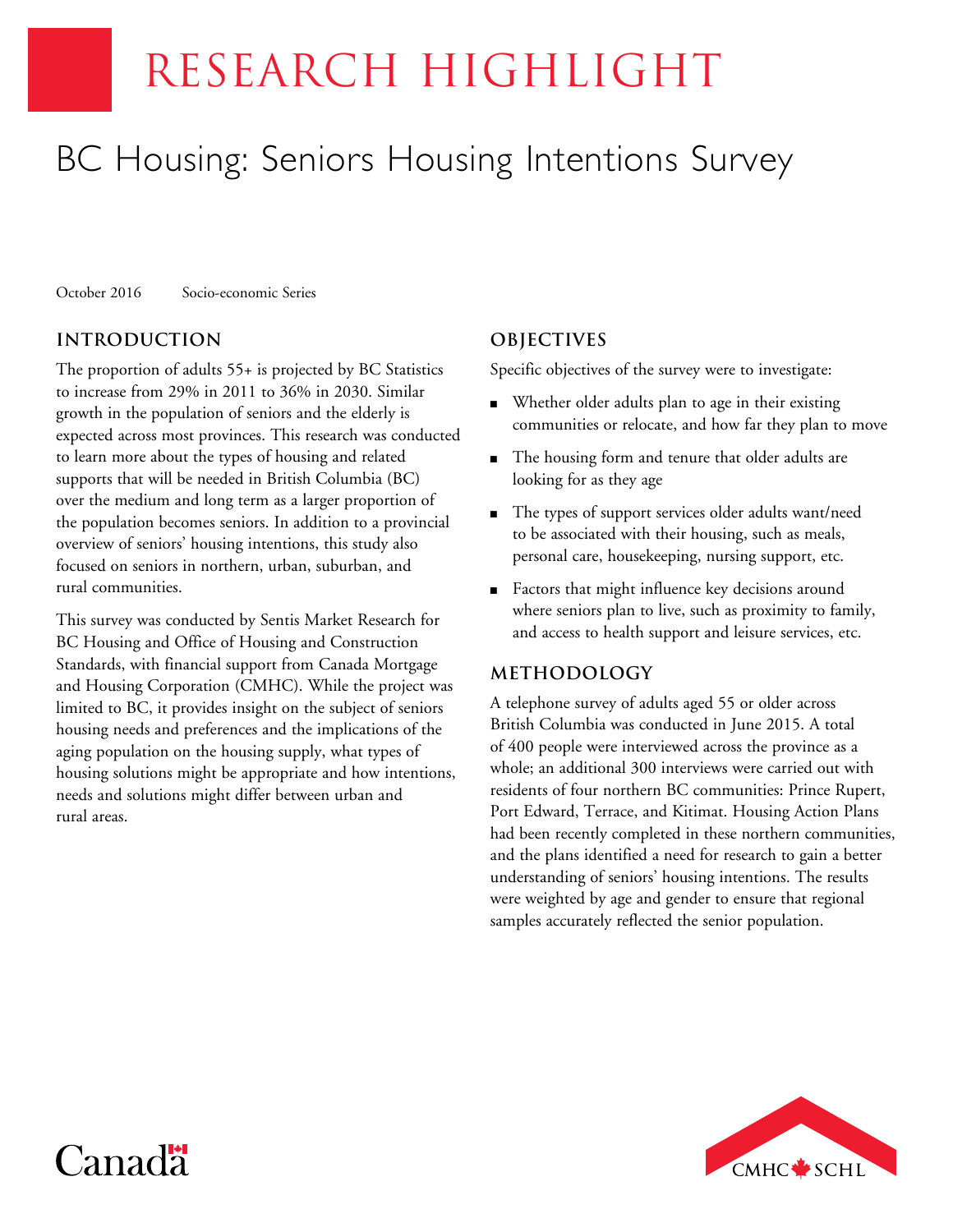British Columbia's Seniors Housing Intentions Survey

# **SURVEY FINDINGS**

# **Ownership and Current Housing**

BC seniors' current housing situation was found to have a substantial bearing on their future housing intentions. For example, if they currently lived in a single family home – as 84% of respondents did – they saw themselves as staying in that home or moving to another detached home in the future. Home ownership was related to household income; those with incomes of less than \$30,000 a year were more likely to rent compared to those with incomes of \$30,000 or more.

The incidence of home ownership among BC seniors was highest in northern communities and rural areas; home ownership decreased with age, and increased along with household income. Similarly, the proportions living in single-family (detached) dwellings were higher in northern communities and rural areas than in smaller cities or Metro areas.

# **Accessibility of Current Housing**

Half (50%) of the seniors surveyed said their current home would be easy "for someone with a mobility issue to get around or carry out daily living activities" (see Table 1). This means that 50% of seniors' homes across the province may not be set up to accommodate them as they age, that is, their homes are not "accessible"1 .

| Accessibility, BC residents 55+<br>Table I |
|--------------------------------------------|
|--------------------------------------------|

| ℅  | <b>Accessibility</b>                                                                       |  |
|----|--------------------------------------------------------------------------------------------|--|
| 50 | current home easy to get around in<br>(28% very easy and 22% somewhat easy)                |  |
| 50 | current home difficult to get around in<br>(27% somewhat difficult and 23% very difficult) |  |
| ℅  | Among seniors who live independently<br>in a non-accessible home                           |  |
| 23 | would consider modifying home<br>(9% definitely and 13% probably)                          |  |

BC seniors who lived in an apartment or condo were least likely to feel their homes had accessibility issues (20%), compared to those living in single family homes (61%). Perceptions regarding the accessibility of current housing were relatively similar across the province and northern communities.

Older seniors may already have moved or improved accessibility of their homes, since only 32% of those 75 or older thought their homes were inaccessible, compared to 60% of younger seniors (55-64 years).

Only one quarter (23%) of those in homes with poor accessibility (or 11% of the total) said they would be likely to modify their existing homes to make them easier to get around. This was despite the fact that three-quarters said it was very important to have a home that was "easy and safe to get around". The top reasons for being undecided or unlikely to modify their homes were that the house would be difficult or impossible to modify (29%), that they would prefer to move to more suitable housing (27%), or that they could not afford to modify their homes (15%).

# **Moving Intentions**

Two-thirds of BC seniors 55+ said remaining in their own home was very important when making decisions about where to live as they aged. In fact, only one-quarter said they were likely to move in the next five years.

Movers were most likely to move within their current municipality (56%), or within their current region (21%). About 13% thought they would move elsewhere in BC. Seniors living in the northern communities were the most likely to predict that they would move outside of their municipality or outside their region.

Older seniors (75 years and older) were the most likely to say they definitely would not move in the next five years. Meanwhile, seniors in the 65 to 74 age bracket expressed the highest definite intentions to move in the next five years. It would seem that younger seniors were in a transitional stage, while seniors 75 and older had likely already made their 'retirement' move.

1 The term 'accessible' housing in this research refers to housing that is easy to get around in or carry out daily living activities for someone with a mobility issue. It does not refer to housing that is fully wheelchair accessible in terms of meeting CSA standards or regulatory standards.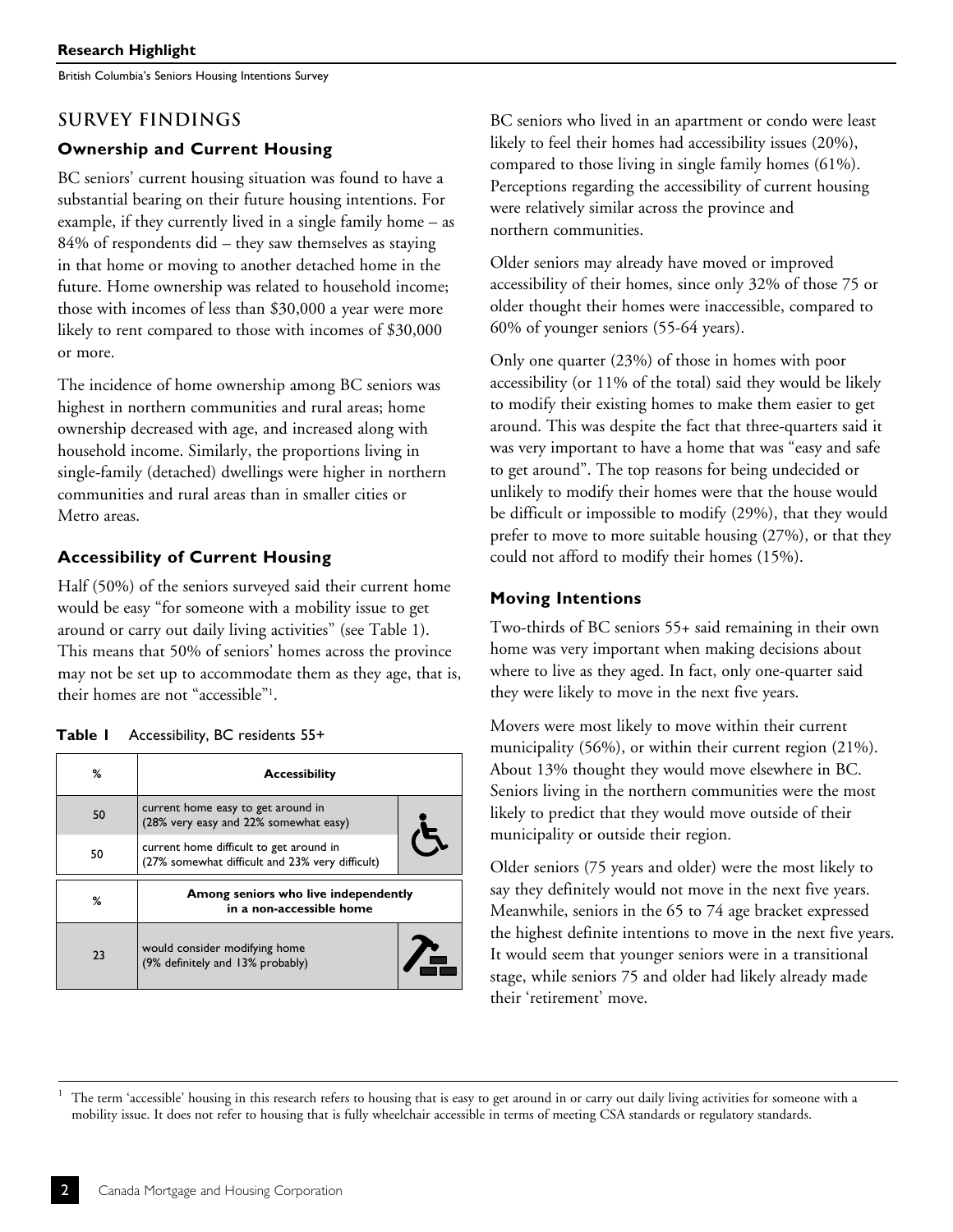#### **Moving Considerations**

Pointing out that housing needs can change as people age, the survey asked seniors to rate the importance of eleven factors in the decision about where to live (see Table 2). While ease and safety of getting around the home was ranked highest, being able to remain in their own home rather than a retirement community was also very highly rated. Not unexpectedly, cost of housing was an important issue.

Seniors in metropolitan areas of the province were more likely to give priority to being close to amenities and public transit and less concerned about proximity to hospitals and other health services. Those in rural areas gave lower priority to being close to family and friends, compared to their counterparts elsewhere.

#### **Table 2** Factors considered when making a decision about where to live

| ℅  | Factors considered when making a decision about<br>where to live (% rating very important) |  |
|----|--------------------------------------------------------------------------------------------|--|
| 74 | home is easy and safe to get around in                                                     |  |
| 66 | remaining in own home rather than a retirement community                                   |  |
| 62 | cost of housing                                                                            |  |
| 60 | proximity to family or friends                                                             |  |
| 53 | proximity to hospitals and other health services                                           |  |
| 45 | being close to amenities (i.e. rec facilities, shops, restaurants,<br>social activities)   |  |
| 44 | having a sense of community                                                                |  |
| 43 | amount of home maintenance or upkeep                                                       |  |
| 38 | the weather or climate                                                                     |  |
| 33 | being close to public transportation                                                       |  |
| 24 | size of home or desire or need to downsize                                                 |  |

#### **Future Housing**

If they moved in the next five years, seniors across BC said they would most likely move to a single family home (34%) or an apartment/condo (27%) with two or more bedrooms (73%) (see Table 3). Over half of seniors across the province said that if they moved they would likely buy their home. Seniors living in metropolitan areas were the most likely to opt for an apartment/ condo while those in more rural areas predicted that they would move to a single family home. Seniors in metropolitan areas of BC also expressed the greatest interest in moving to a home with at least three bedrooms.

Future housing intentions appear to change as seniors age. If they moved in the next five years, seven in ten (70%) young seniors (55 to 64 years) would buy their home, while only three in ten (29%) of those 75 or older would do so. Another three in ten (31%) of those 75+ would move into a retirement home or assisted living residence.

| Table 3 Current and future housing |
|------------------------------------|
|                                    |

| %                       | <b>Current housing</b>                              |
|-------------------------|-----------------------------------------------------|
| 67                      | single family home                                  |
| 18                      | apartment/condo                                     |
| $\overline{10}$         | townhouse/row house/duplex                          |
| $\overline{\mathbf{4}}$ | mobile home                                         |
| %                       | <b>Future housing</b>                               |
| 34                      | single family home                                  |
| 27                      | apartment/condo                                     |
| $\overline{14}$         | retirement home/assisted living                     |
| $\overline{12}$         | townhouse/rowhouse/duplex                           |
| %                       | Likely size of home                                 |
| $\overline{\mathbf{4}}$ | studio/bachelor                                     |
| 19                      | one bedroom                                         |
| 48                      | two bedroom                                         |
| 25                      | three or more bedrooms                              |
| ı                       | private room with shared living spaces              |
| %                       | Likely ownership of future home                     |
| 56                      | buy a home                                          |
| 4                       | plan to move into a retirement home/assisted living |
| 9                       | rent from private agency/landlord                   |
| 6                       | rent from gov't/non-profit agency                   |
| 4                       | live with family/friends                            |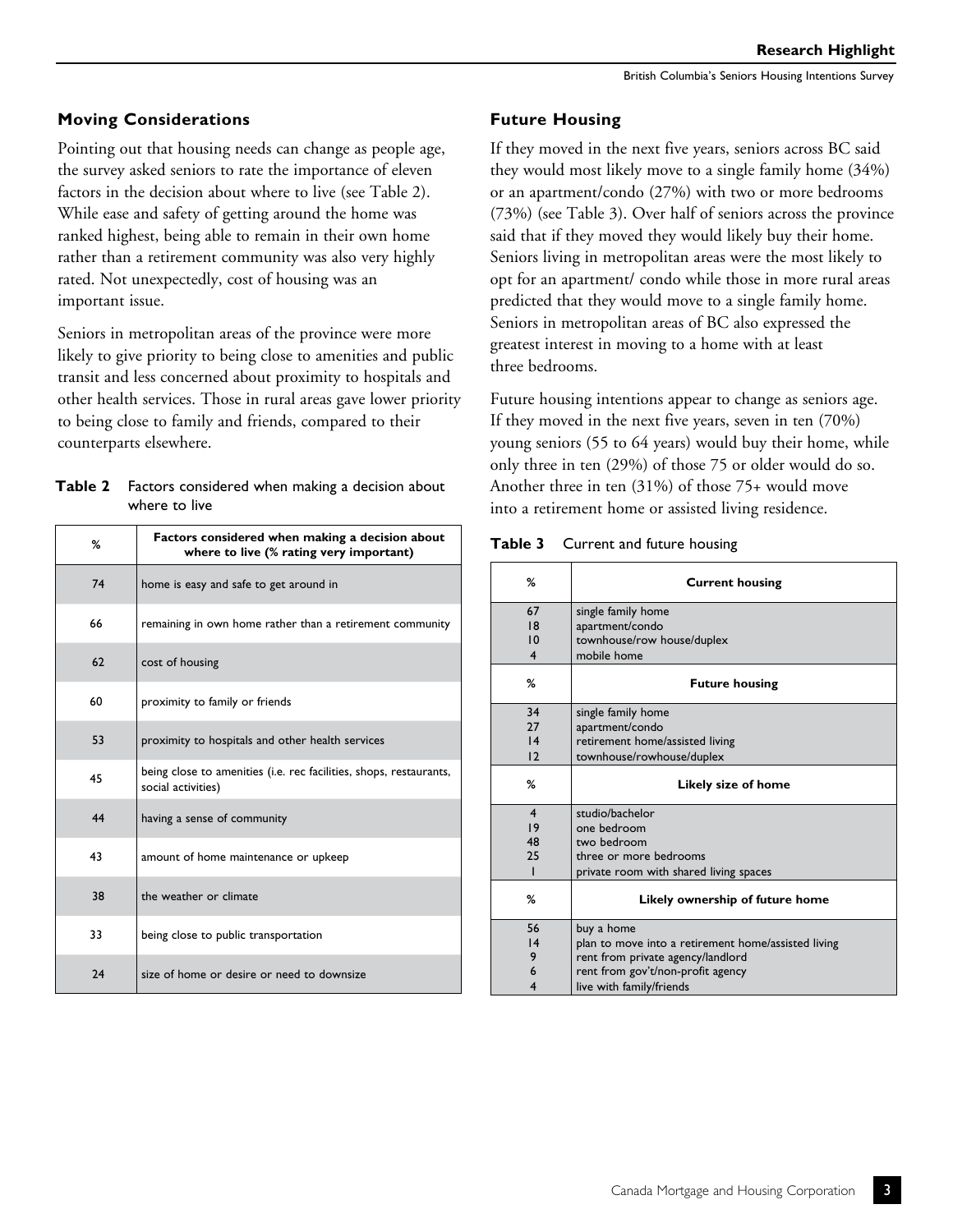British Columbia's Seniors Housing Intentions Survey

#### **Support Services**

Few seniors across the province made use of support services such as meal preparation, personal care, housekeeping or laundry, medication assistance or nursing support, or transportation services on a regular or occasional basis. The two most commonly used services were housekeeping/ laundry (16%) and transportation services (5%).

However, among the 22% who had health conditions or mobility issues, usage increased significantly for almost all support services. Further, while only 5% of seniors overall said they had needed a service but were unable to get it, this proportion reached 13% among those with health conditions/mobility issues. For the few that had this experience, housekeeping/laundry was typically what they were looking for, followed more distantly by handyman/yard work. The primary reasons for being unable to get support services included affordability, services being unavailable, or not qualifying based on income. The study confirmed that seniors with health conditions or mobility issues will need support services the most. Current usage of support services was at similar levels among seniors across BC and in the northern communities.

# **CONCLUSIONS**

This study confirmed that while many of the BC seniors surveyed had a strong preference for staying in their current homes, half were living in housing that could present accessibility challenges as they age. At the same time, only about one-quarter of those living in homes with poor accessibility anticipated making modifications to their home. Views on accessible housing were similar among seniors across the province and those living in the northern communities.

Seniors' housing intentions appear to change with age. Across the province, including northern BC communities, survey respondents aged 65 to 74 had the highest definite intentions of moving in the next five years and could be said to be in a transitional stage. Meanwhile, respondents 75 and older had likely already made their 'retirement' move.

A key difference between metropolitan communities and rural or remote northern communities was a preference respondents in large cities for an apartment/condo for their future housing. As well, rural seniors were more likely to predict a move outside their current municipality and region than were metropolitan seniors. Both findings may reflect preferences as well as more limited housing options available in rural communities, compared to metropolitan areas.

# **IMPLICATIONS FOR THE HOUSING INDUSTRY**

Half of seniors surveyed were living in homes that will be difficult to manage as they develop mobility issues, yet only one-quarter of them said they were likely to modify their homes. The difficulty of making modifications and the cost involved were the main reasons not to do so, underlining the benefits of adaptable homes. Integrating accessibility at the design stage (e.g. wider doorways and turning spaces) and "roughing in" for future structural changes at the time of construction (e.g. framing for grab bars or kitchen modifications) are the most cost-effective ways to allow homeowners to age in place.

Designers and builders of bungalows and multi-unit housing, particularly apartments, could make their properties more appealing to those who are "downsizing" by including no-step entrances, wider doorways and other accessibility features at the time of construction.

Since about 11% of seniors and near-seniors anticipate modifying their homes to make them easier to navigate, over time there will be a considerable number of consumers looking for renovators with knowledge of renovation for accessibility. There may be an opportunity for specialized renovation teams that are familiar with re-grading to create no-step entrances, installing ramps or lifts, and retrofitting aids such as roll-under counters and grab-bars.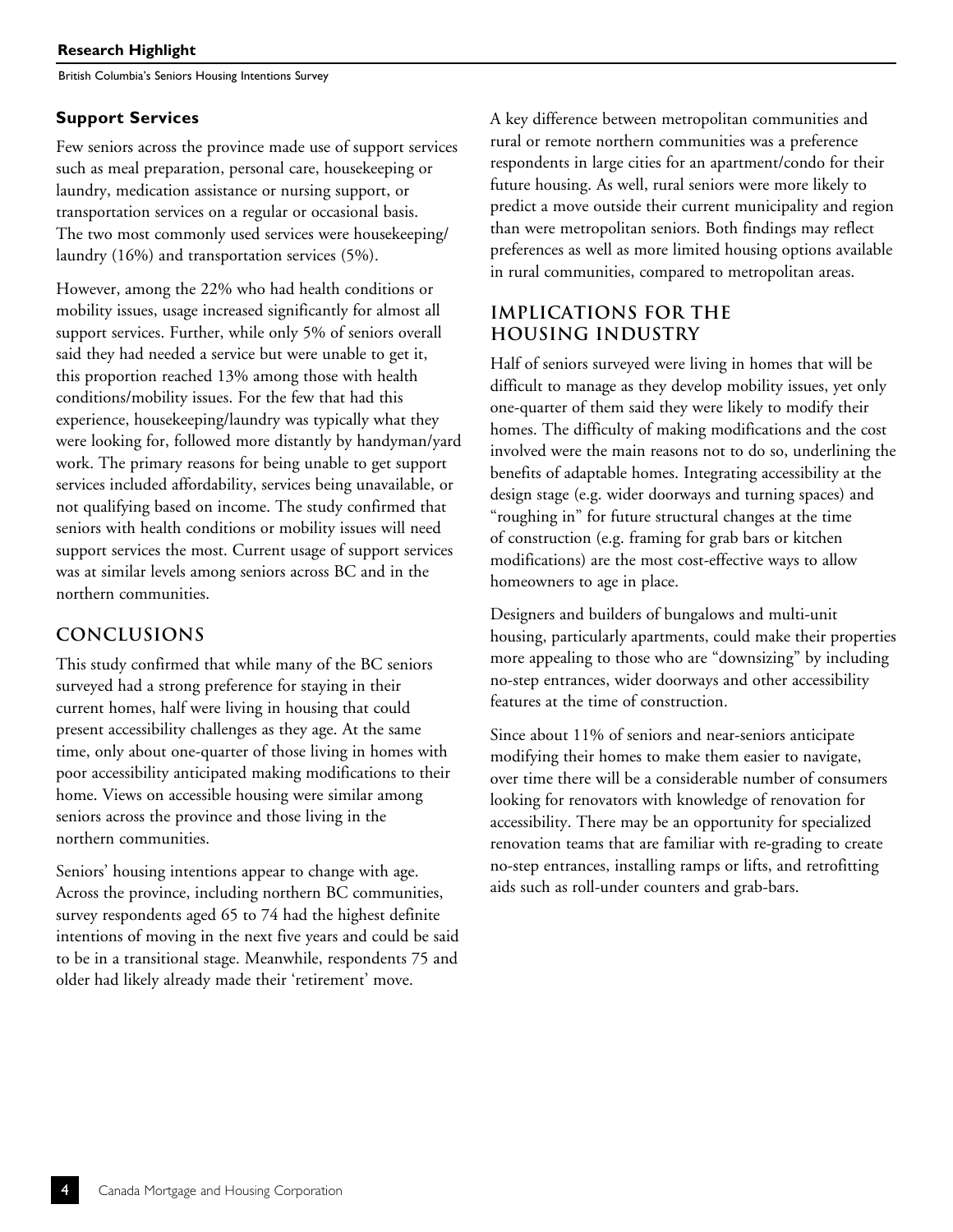British Columbia's Seniors Housing Intentions Survey

#### **FURTHER READING**

#### **Full Report**

*BC Housing: Seniors Housing Intentions Survey* [ftp://ftp.cmhc-schl.gc.ca/chic-ccdh/Research\\_Reports-](ftp://ftp.cmhc-schl.gc.ca/chic-ccdh/Research_Reports-Rapports_de_recherche/eng_unilingual/RR_BC_Seniors_Housing_Mar17.pdf)[Rapports\\_de\\_recherche/eng\\_unilingual/RR\\_BC\\_Seniors\\_](ftp://ftp.cmhc-schl.gc.ca/chic-ccdh/Research_Reports-Rapports_de_recherche/eng_unilingual/RR_BC_Seniors_Housing_Mar17.pdf) [Housing\\_Mar17.pdf](ftp://ftp.cmhc-schl.gc.ca/chic-ccdh/Research_Reports-Rapports_de_recherche/eng_unilingual/RR_BC_Seniors_Housing_Mar17.pdf)

#### **Related Insights and Highlights**

*2011 Census/National Housing Survey Housing Series: Issue 9 – The Housing Conditions of Canada's Senior Households* (2016) <http://www.cmhc-schl.gc.ca/odpub/pdf/68518.pdf?lang=en>

*The Cost of Including Accessibility features in Newly-Constructed Modest Homes* (2015) [ftp://ftp.cmhc-schl.gc.ca/chic-ccdh/Research\\_Reports-](ftp://ftp.cmhc-schl.gc.ca/chic-ccdh/Research_Reports-Rapports_de_recherche/eng_bilingual/RR_Cost%20of%20Accessibility_EN_Nov10.pdf)[Rapports\\_de\\_recherche/eng\\_bilingual/RR\\_Cost%20of%20](ftp://ftp.cmhc-schl.gc.ca/chic-ccdh/Research_Reports-Rapports_de_recherche/eng_bilingual/RR_Cost%20of%20Accessibility_EN_Nov10.pdf) [Accessibility\\_EN\\_Nov10.pdf](ftp://ftp.cmhc-schl.gc.ca/chic-ccdh/Research_Reports-Rapports_de_recherche/eng_bilingual/RR_Cost%20of%20Accessibility_EN_Nov10.pdf)

*Environment Scan on Canadian Seniors' Transitions to Special Care Facilities* (2013) [http://www.cmhc-schl.gc.ca/odpub/pdf/67899.](http://www.cmhc-schl.gc.ca/odpub/pdf/67899.pdf?fr=1442087458471) [pdf?fr=1442087458471](http://www.cmhc-schl.gc.ca/odpub/pdf/67899.pdf?fr=1442087458471)

*Maintaining Seniors' Independence - A Guide To Home Adaptations* (rev 2012) [http://www.cmhc-schl.gc.ca/odpub/pdf/61042.](http://www.cmhc-schl.gc.ca/odpub/pdf/61042.pdf?fr=1421179776520) [pdf?fr=1421179776520](http://www.cmhc-schl.gc.ca/odpub/pdf/61042.pdf?fr=1421179776520)

*Impacts of the Aging of the Canadian Population on Housing and Communities* (2008) [https://www03.cmhc-schl.gc.ca/catalog/productDetail.cfm?c](https://www03.cmhc-schl.gc.ca/catalog/productDetail.cfm?cat=143&itm=10&lang=en&fr=1457989400825 ) [at=143&itm=10&lang=en&fr=1457989400825](https://www03.cmhc-schl.gc.ca/catalog/productDetail.cfm?cat=143&itm=10&lang=en&fr=1457989400825 )